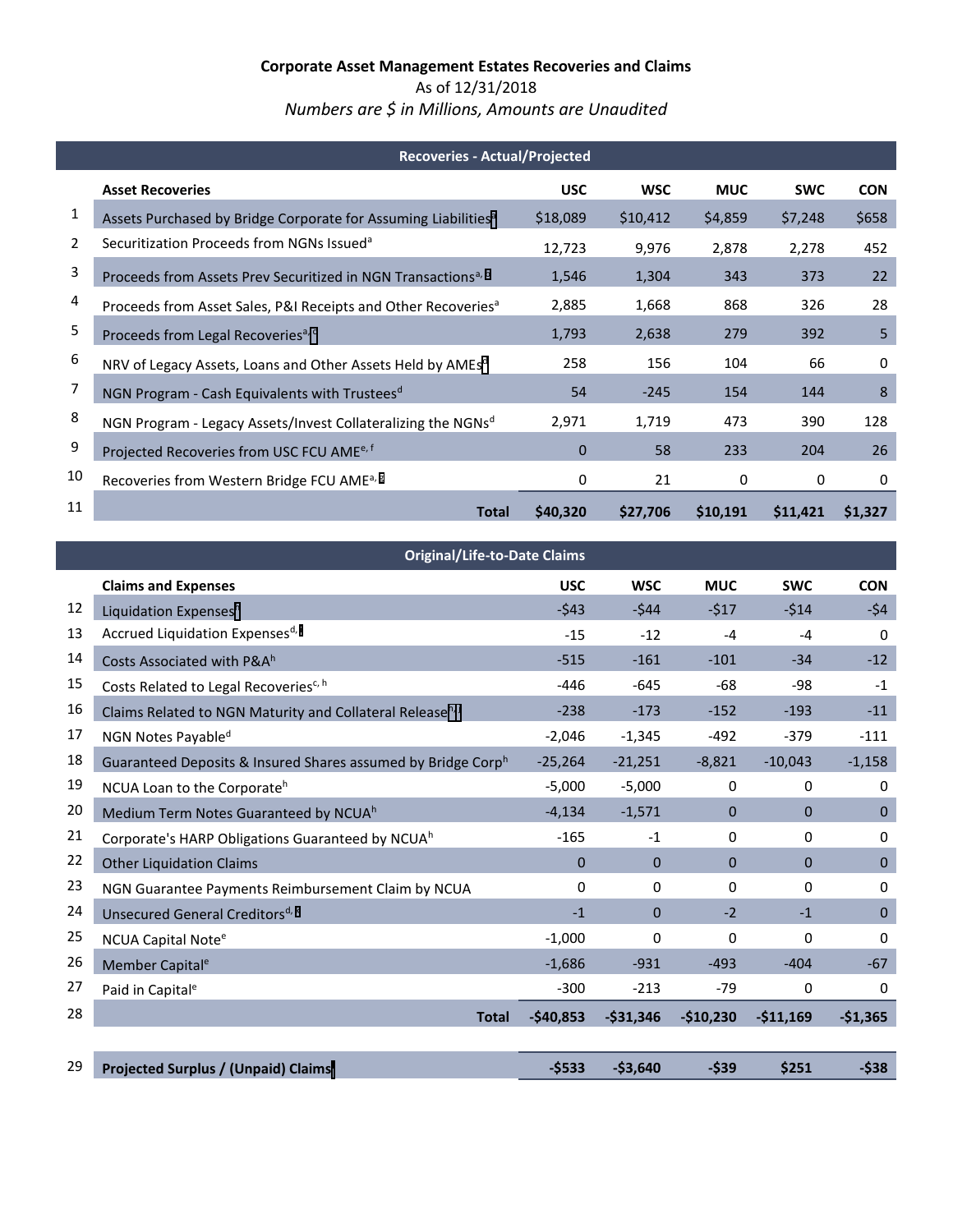As of 12/31/2018 *Numbers are \$ in Millions, Amounts are Unaudited*

| <b>Original/Life-to-Date Claims</b> |                                  |            |            |            |            |             |
|-------------------------------------|----------------------------------|------------|------------|------------|------------|-------------|
|                                     | <b>Claims Synopsis</b>           | <b>USC</b> | <b>WSC</b> | <b>MUC</b> | <b>SWC</b> | <b>CON</b>  |
| 30                                  | <b>Claims Received</b>           | $-540,853$ | $-531,346$ | $-510,230$ | $-511,169$ | $-51,365$   |
| 31                                  | Claims Paid                      | 36,806     | 26,018     | 9,161      | 10,384     | 1,165       |
| 32                                  | <b>Net Claims Outstanding</b>    | $-54,047$  | $-55,328$  | $-51,068$  | $-5786$    | $-5200$     |
| 33                                  | <b>Projected Claims Payments</b> | 3.514      | 1,688      | 1,030      | 786        | 162         |
| 24                                  | Projected Liquidating Dividend   | 0          | 0          | 0          | 251        | $\mathbf 0$ |
| 35                                  | Projected Unpaid Claims'         | $-5533$    | $-53,640$  | -\$39      | \$251      | $-538$      |

| <b>Fiduciary Assets and Liabilities</b> |                                                    |             |            |                |            |            |  |
|-----------------------------------------|----------------------------------------------------|-------------|------------|----------------|------------|------------|--|
|                                         | <b>Fiduciary Assets</b>                            | <b>USC</b>  | <b>WSC</b> | <b>MUC</b>     | <b>SWC</b> | <b>CON</b> |  |
| 36                                      | Cash and Cash Equivalents                          | \$285       | $-5245$    | \$220          | \$377      | \$8        |  |
| 37                                      | Legacy Assets                                      | 258         | 145        | 67             | 66         | 0          |  |
| 38                                      | Legacy Assets/Investments Collateralizing the NGNs | 2,971       | 1,719      | 473            | 390        | 128        |  |
| 39                                      | Loans                                              | 0           | 11         | 37             | 0          | 0          |  |
| 40                                      | <b>Receivable from AMEs</b>                        | $\mathbf 0$ | 0          | $\overline{0}$ | $\Omega$   | $\Omega$   |  |
| 41                                      | <b>Other Fiduciary Assets</b>                      | 0           | 0          | 0              | 0          | 0          |  |
| 42                                      | <b>Total Fiduciary Assets</b>                      | \$3,514     | \$1,630    | \$797          | \$833      | \$136      |  |

|    | <b>Fiduciary Liabilities</b>               |              |             |        |                |             |  |  |
|----|--------------------------------------------|--------------|-------------|--------|----------------|-------------|--|--|
| 43 | <b>Accrued Expenses and Payables</b>       | $-515$       | $-512$      | -\$4   | -\$4           | \$0         |  |  |
| 44 | <b>NGNs</b>                                | $-2,046$     | $-1,345$    | $-492$ | $-379$         | $-111$      |  |  |
| 45 | Due to NGN Trusts                          | $\Omega$     | $\mathbf 0$ | 0      | $\overline{0}$ | $\mathbf 0$ |  |  |
| 46 | <b>Unsecured Claims</b>                    | $\mathbf{0}$ | $\Omega$    | 0      | 0              | 0           |  |  |
| 47 | Due to NCUSIF <sup>m</sup>                 | $\mathbf{0}$ | $-2,827$    | 0      | 0              | $-22$       |  |  |
| 48 | <b>Total Fiduciary Liabilities</b>         | $-52,061$    | $-54,183$   | -\$496 | -\$382         | $-$134$     |  |  |
|    |                                            |              |             |        |                |             |  |  |
| 49 | Total Fiduciary Net Assets / (Liabilities) | \$1,453      | $-52,553$   | \$301  | \$451          | \$3         |  |  |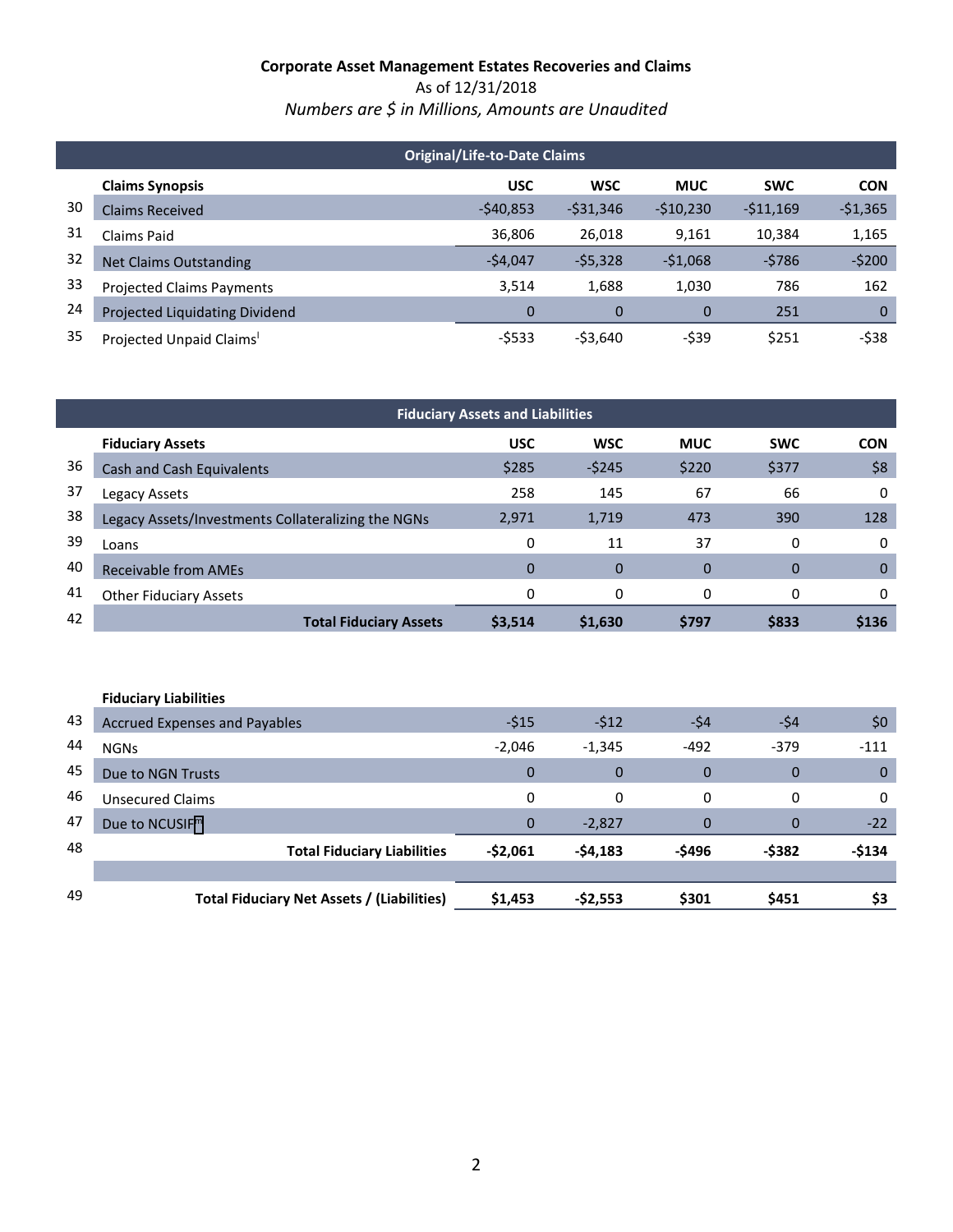# As of 12/31/2018

# *Numbers are \$ in Millions, Amounts are Unaudited*

| Analysis of Claim Payments <sup>n</sup>                  |                                |            |            |             |            |             |  |  |
|----------------------------------------------------------|--------------------------------|------------|------------|-------------|------------|-------------|--|--|
| <b>B1 - Liquidation Expenses</b>                         |                                | <b>USC</b> | <b>WSC</b> | <b>MUC</b>  | <b>SWC</b> | <b>CON</b>  |  |  |
|                                                          | <b>Original Amount</b>         | \$1,257    | \$1,034    | \$342       | \$343      | \$29        |  |  |
|                                                          | Amount Paid to Date            | $-1,242$   | $-1,022$   | $-338$      | $-340$     | $-28$       |  |  |
|                                                          | <b>Current Unpaid Balance</b>  | \$15       | \$12       | \$4         | \$4        | \$0         |  |  |
|                                                          | Projected Repayment            | $-15$      | $-12$      | $-4$        | $-4$       | 0           |  |  |
|                                                          | <b>Projected Amount Unpaid</b> | \$0        | \$0        | \$0         | \$0        | \$0\$       |  |  |
| <b>B2 - Wages and Salaries</b>                           |                                |            |            |             |            |             |  |  |
|                                                          | <b>Original Amount</b>         | \$0        | \$0        | \$0         | \$0        | \$0\$       |  |  |
|                                                          | Amount Paid to Date            | 0          | 0          | $\mathbf 0$ | 0          | 0           |  |  |
|                                                          | <b>Current Unpaid Balance</b>  | \$0        | \$0        | \$0         | \$0        | \$0\$       |  |  |
|                                                          | Projected Repayment            | 0          | 0          | 0           | 0          | $\mathbf 0$ |  |  |
|                                                          | Projected Amount Unpaid        | \$0        | \$0        | \$0         | \$0        | \$0\$       |  |  |
| <b>B4 - Due to Government<sup>o</sup></b>                |                                |            |            |             |            |             |  |  |
|                                                          | <b>Original Amount</b>         | \$34,550   | \$27,601   | \$8,459     | \$9,772    | \$1,127     |  |  |
|                                                          | Amount Paid to Date            | $-34,550$  | $-24,995$  | $-8,459$    | $-9,772$   | $-1,127$    |  |  |
|                                                          | <b>Current Unpaid Balance</b>  | \$0        | \$2,606    | \$0         | \$0        | \$0\$       |  |  |
|                                                          | Projected Repayment            | 0          | $-332$     | $\pmb{0}$   | $\pmb{0}$  | $\mathbf 0$ |  |  |
|                                                          | <b>Projected Amount Unpaid</b> | \$0        | \$2,274    | \$0         | \$0        | \$0\$       |  |  |
| <b>B5 - Due to General Creditorsk</b>                    |                                |            |            |             |            |             |  |  |
|                                                          | <b>Original Amount</b>         | \$1        | \$0        | \$2         | \$1        | \$0\$       |  |  |
|                                                          | Amount Paid to Date            | $-1$       | 0          | $-2$        | $-1$       | 0           |  |  |
|                                                          | <b>Current Unpaid Balance</b>  | \$0        | \$0        | \$0         | \$0        | \$0\$       |  |  |
|                                                          | Projected Repayment            | 0          | 0          | 0           | 0          | 0           |  |  |
|                                                          | Projected Amount Unpaid        | \$0        | \$0\$      | \$0         | \$0\$      | \$0\$       |  |  |
| B6 - Due to NCUA for Insured Shares Payment <sup>p</sup> |                                |            |            |             |            |             |  |  |
|                                                          | <b>Original Amount</b>         | \$13       | \$221      | \$363       | \$271      | \$31        |  |  |
|                                                          | Amount Paid to Date            | $-13$      | $\pmb{0}$  | $-363$      | $-271$     | -9          |  |  |
|                                                          | <b>Current Unpaid Balance</b>  | \$0        | \$221      | \$0         | \$0\$      | \$22        |  |  |
|                                                          | Projected Repayment            | 0          | $\pmb{0}$  | 0           | 0          | $-22$       |  |  |
|                                                          | Projected Amount Unpaid        | \$0        | \$221      | \$0         | \$0        | \$0\$       |  |  |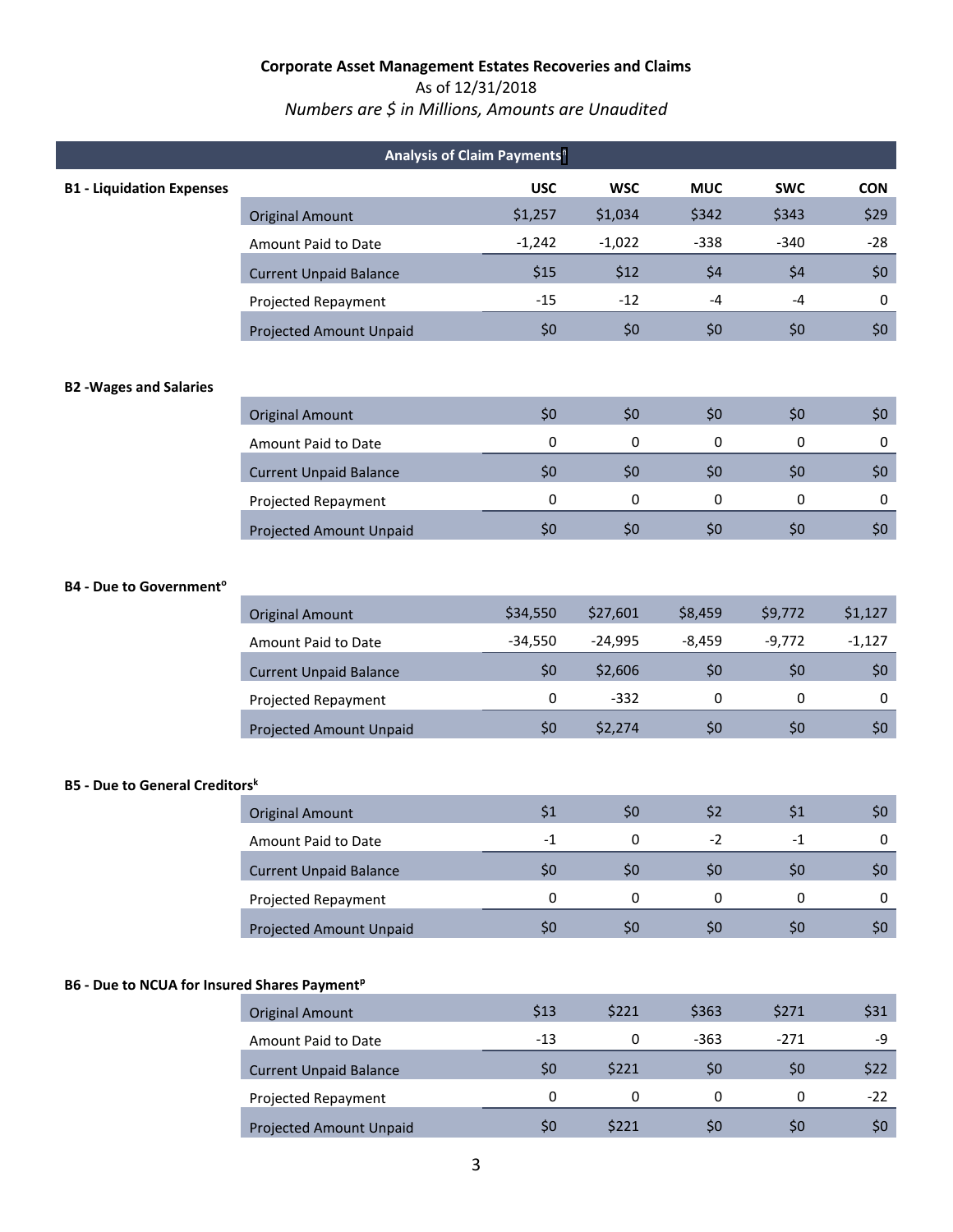### As of 12/31/2018

### *Numbers are \$ in Millions, Amounts are Unaudited*

| Analysis of Claim Payments <sup>n</sup>     |                                |            |             |            |              |             |  |  |
|---------------------------------------------|--------------------------------|------------|-------------|------------|--------------|-------------|--|--|
|                                             |                                |            |             |            |              |             |  |  |
| <b>B6.5 - USC Capital Note</b>              |                                | <b>USC</b> | <b>WSC</b>  | <b>MUC</b> | <b>SWC</b>   | <b>CON</b>  |  |  |
|                                             | <b>Original Amount</b>         | \$1,000    | \$0         | \$0        | \$0          | \$0\$       |  |  |
|                                             | Amount Paid to Date            | $-1,000$   | 0           | 0          | $\mathbf{0}$ | 0           |  |  |
|                                             | <b>Current Unpaid Balance</b>  | \$0        | \$0         | \$0        | \$0          | \$0\$       |  |  |
|                                             | Projected Repayment            | 0          | $\mathbf 0$ | 0          | $\mathbf 0$  | $\mathbf 0$ |  |  |
|                                             | <b>Projected Amount Unpaid</b> | \$0        | \$0         | \$0        | \$0          | \$0\$       |  |  |
|                                             |                                |            |             |            |              |             |  |  |
| <b>B7 - Membership Capital<sup>q</sup></b>  |                                |            |             |            |              |             |  |  |
|                                             | <b>Original Amount</b>         | \$1,686    | \$931       | \$493      | \$404        | \$67        |  |  |
|                                             | Amount Paid to Date            | 0          | 0           | 0          | 0            | $\mathbf 0$ |  |  |
|                                             | <b>Current Unpaid Balance</b>  | \$1,686    | \$931       | \$493      | \$404        | \$67        |  |  |
|                                             | Projected Repayment            | $-1,453$   | 0           | $-493$     | $-404$       | $-29$       |  |  |
|                                             | <b>Projected Amount Unpaid</b> | \$233      | \$931       | \$0        | \$0          | \$38        |  |  |
|                                             |                                |            |             |            |              |             |  |  |
| <b>B9 - Paid In Capital<sup>q</sup></b>     |                                |            |             |            |              |             |  |  |
|                                             | <b>Original Amount</b>         | \$300      | \$213       | \$79       | \$0          | \$0\$       |  |  |
|                                             | Amount Paid to Date            | 0          | 0           | 0          | $\mathbf 0$  | $\mathbf 0$ |  |  |
|                                             | <b>Current Unpaid Balance</b>  | \$300      | \$213       | \$79       | \$0          | \$0\$       |  |  |
|                                             | Projected Repayment            | 0          | 0           | $-41$      | $\mathbf 0$  | 0           |  |  |
|                                             | <b>Projected Amount Unpaid</b> | \$300      | \$213       | \$39       | \$0          | \$0\$       |  |  |
|                                             |                                |            |             |            |              |             |  |  |
| Potential Liquidating Dividend <sup>r</sup> |                                |            |             |            |              |             |  |  |
|                                             |                                | \$0        | \$0         | \$0        | \$251        | \$0         |  |  |

Disclaimer: All projections are point in time estimates based on best available information and are subject to change. This report provides data on AMEs with depleted member capital and does not include information related to USC Bridge.